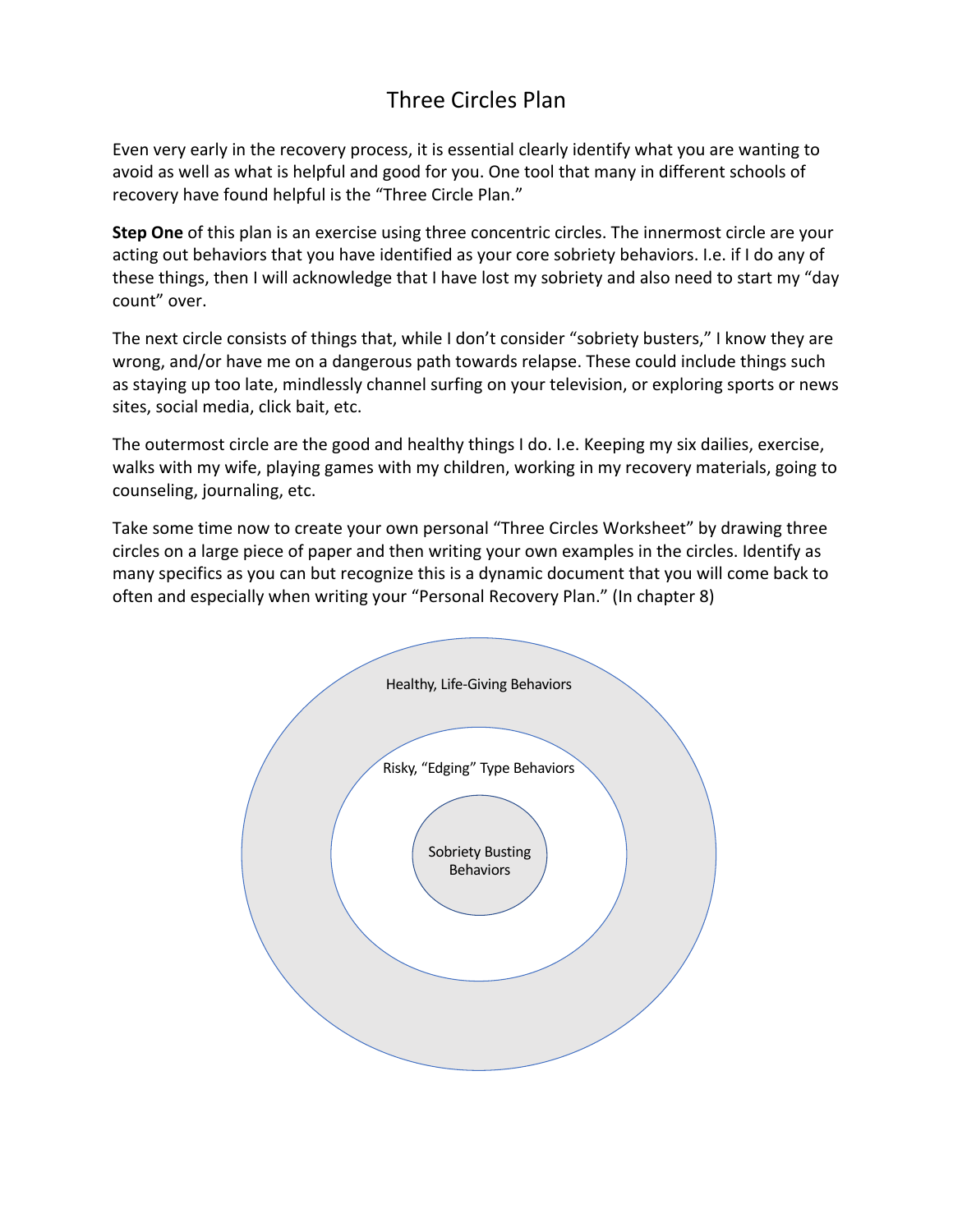If you know you struggle with multiple areas of compulsivity, you can also certainly add those items in your inner circles. Many, however, will find it helpful to do a separate plan for each struggle. I.e. one for sexual acting out, one for gambling, one for alcohol, one for spending, etc.

**Step two** of your "Three Circles Plan" is to create an action plan of what you will do if you participate in any behaviors you listed in either of the inner circles. In other words what is my plan if I recognize I have done something from my "Risky, Edging Behavior" circle. What are the specific steps I will take in regards to with whom I will share, when I will share and what I will do to learn how to not repeat that specific behavior. You will need a separate plan for your inner most circle that will require stronger actions. (Chapter 8 of the personal plan will be helpful here.)

Once you are done with your plan--both steps, share it with your sponsor and your counselor and ask them to help you see other specifics you may have missed. Once you have received their input and made your own adjustments, share it with your wife as she will likely have insights into you and your areas of struggles that even your sponsor and counselor will not have. (FYI many couples will need a couples' session with Darrell or another counselor for this discussion)

Please note, it is important in this process that your plan remain YOUR plan. What that means is your sponsor, counselor and even your wife will have helpful input, however, they are consultants for you. It must remain your plan. Otherwise, if you put things in your plan out of appeasement, you will either give yourself unspoken permission to cheat on those aspects or you will resent the person who suggested them which will lead to other issues.

Many will find this to be a difficult conversation with their wife. I.e. if she believes you need to have "Reading Sports Websites" in your second circle because there are often inappropriate adds, pictures, etc. but you believe you can read articles about your favorite teams without going down those rabbit holes, then you will be in a quandary. "Do I put that in my plan so that she feels better or do I risk having a fight with her because I don't include it?"

Our suggestion would be keep your plan as "Your Plan," however, do another list of things you are willing to give up, (at least for the time being) not because you believe you have to in order to stay safe, but because you understand these things bring up a lot of fear for her. This will allow you to serve her in love by giving up certain activities as a consideration. Voluntarily giving things up that scare her will be helpful in building trust and showing that you are committed to loving her as Christ loved the church. When you chose to voluntarily give them up out of love, you will be much less likely to move into resentment than if you see them as unnecessary boundaries imposed by her. The chart on the next page will be helpful in seeing this distinction clearly.